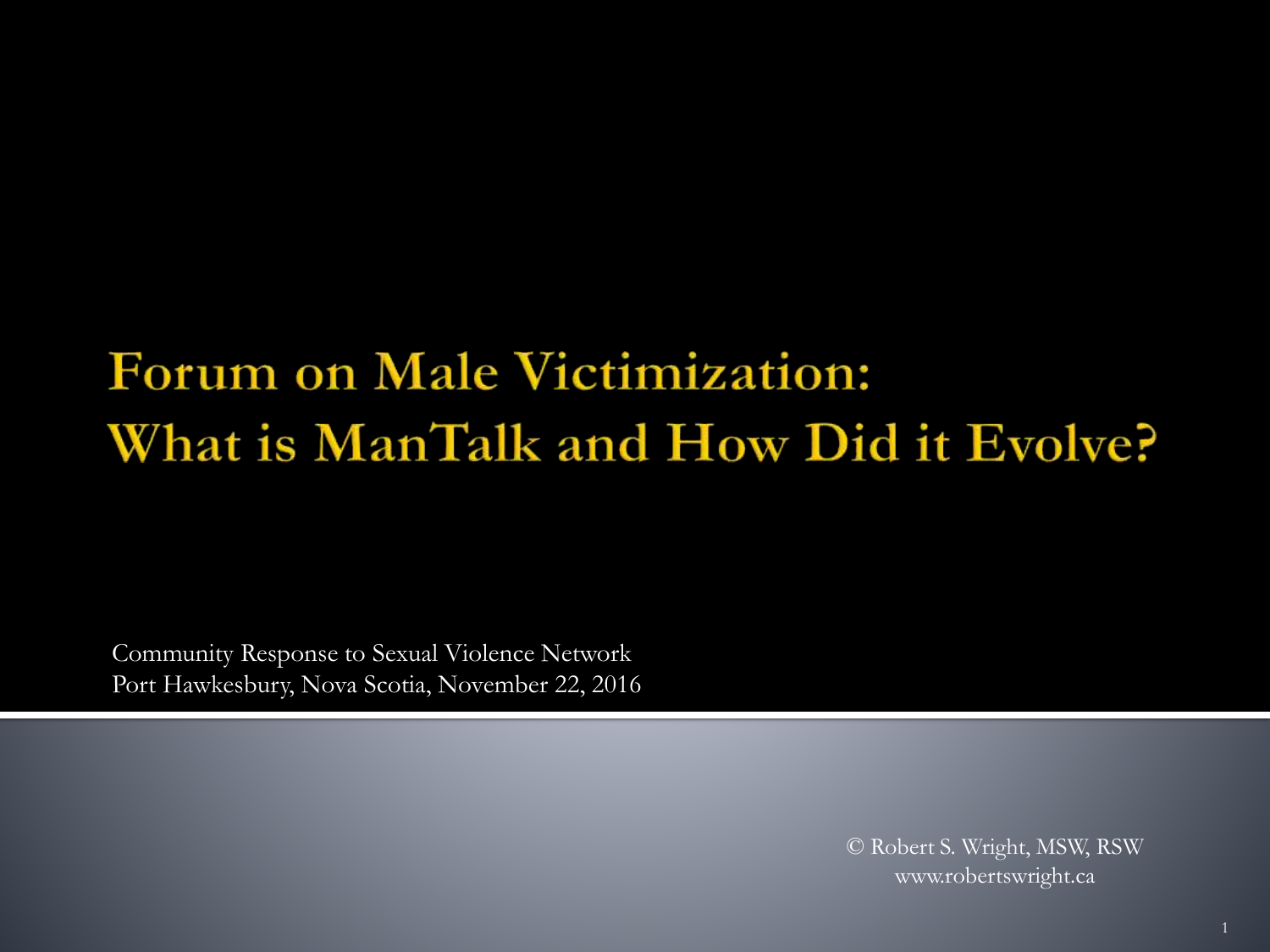## Who is Robert S. Wright?

- Sociologist and Social Worker
- Private Practice: Direct Practice and Forensics
- Clinical Member, ATSA
- Child Welfare Professional
- Correctional Mental Health Worker , WA Penn.
- **Exec. Dir., Child & Youth** Strategy of Nova Scotia
- Facilitator of ManTalk



Robert S. Wright, MSW, RSW www.robertswright.ca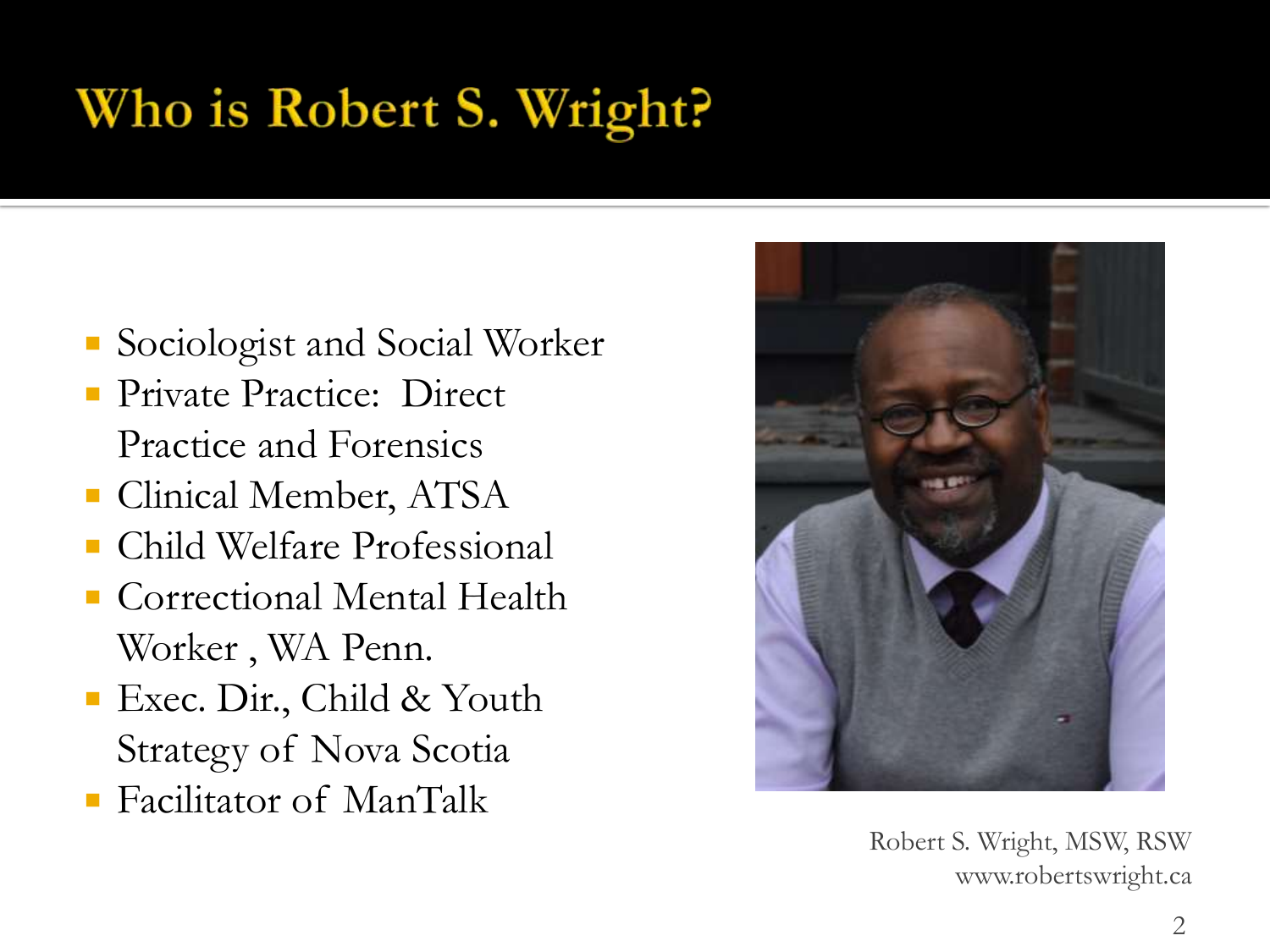#### ManTalk Is...



Are you a man over the age of 19 who has been sexually abused?

**Would you like to talk** to other men about that shared experience?

ManTalk is a confidential, emotionally supportive group for male victims of sexual abuse. We meet on the 1st and 3<sup>rd</sup> Wednesday evenings of the month.

We are a welcoming and safe space. GBTIQ, African Nova Scotian, Aboriginal and other men representing diverse communities are encouraged to join.

New members always welcomed.

For more information: Phone: (902) 491-4286 www.robertswright.ca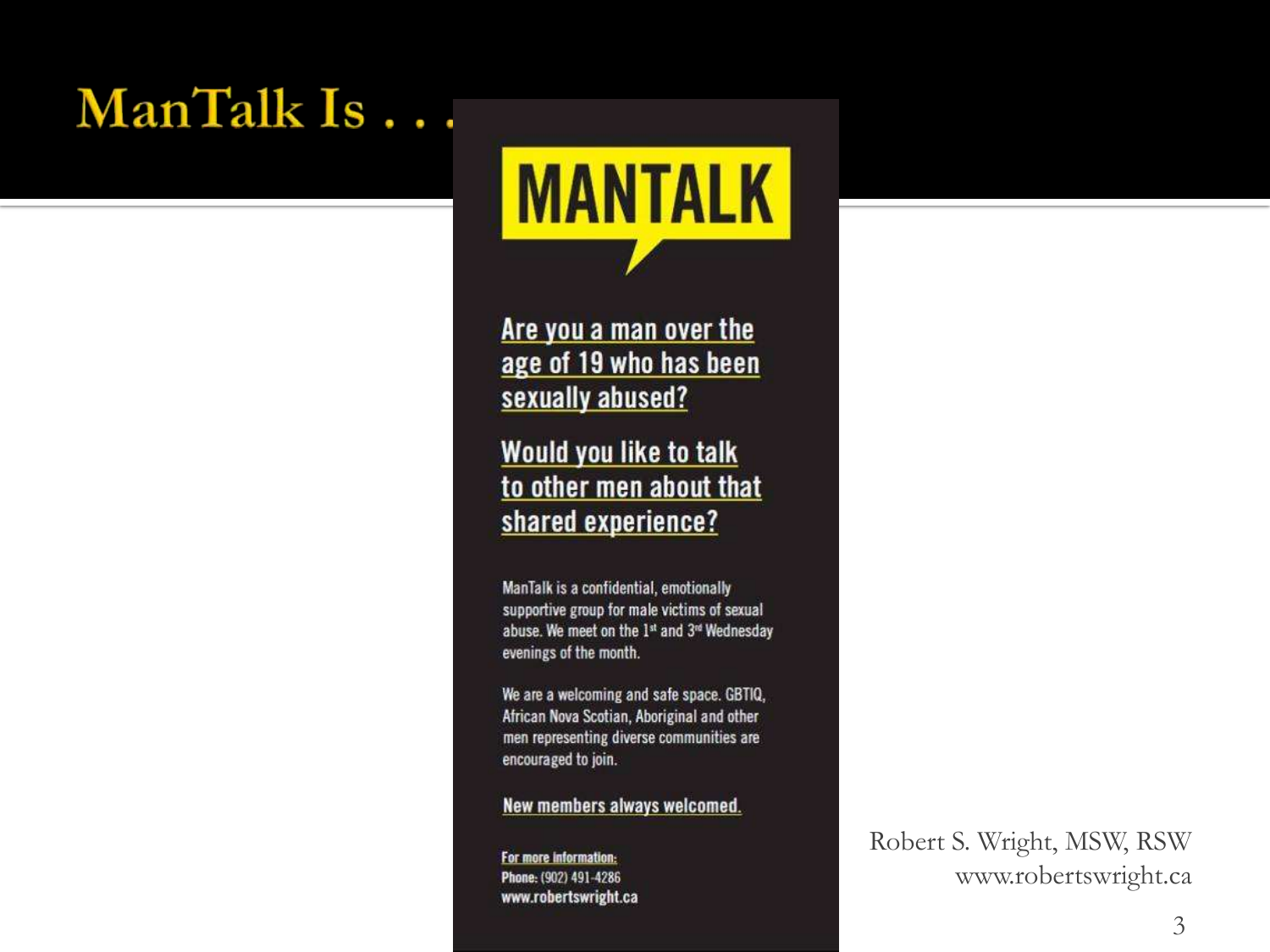#### **Experience at WSP**

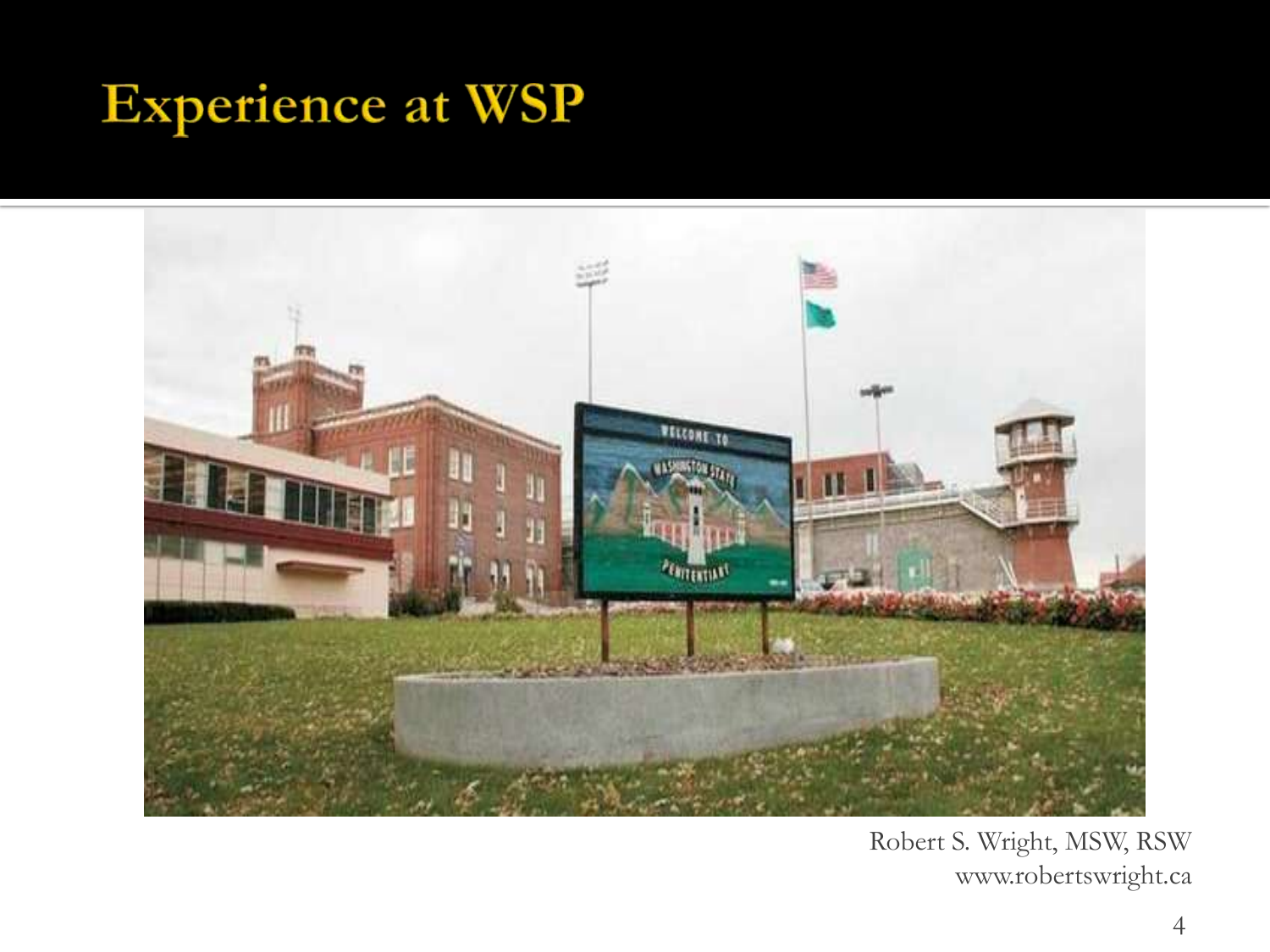# **Johnny's Story**

- 21 year old man on PC Range for SA, and host of other charges from 1 incident
- Attended treatment as a diversion until I "fired him" as a client
- After detailed sexual history was able to make connections between victimization and perpetration
- Revelation: "I don't think I've ever truly had consensual sex"
- **Transitioned speedily into offender treatment and transfer**
- Almost all men had significant histories as victims of trauma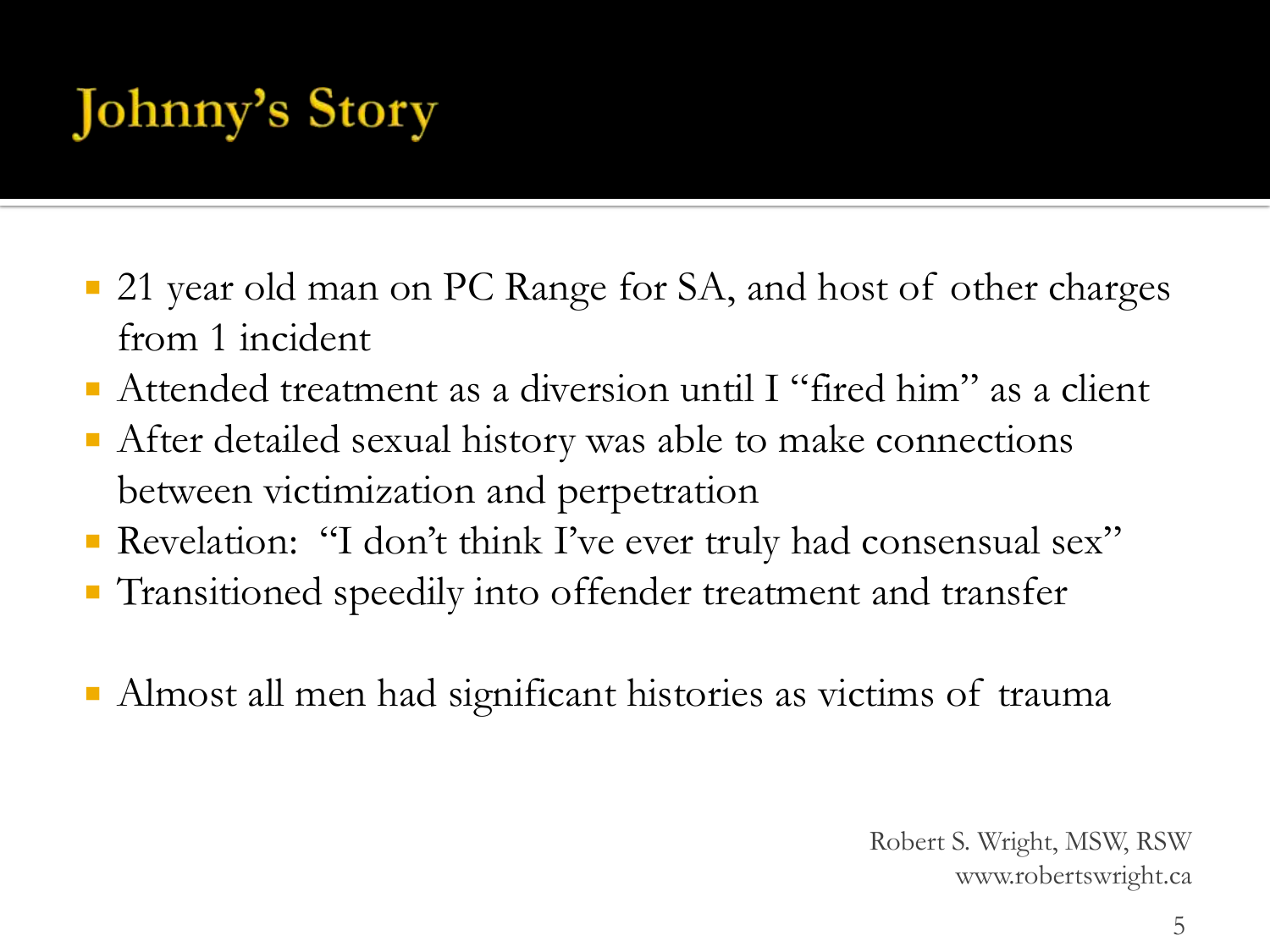### ManTalk, Fall 2011



# Are you a man over the age of 19 who has had a

history of being sexually abused? Do you want to get together with other men to learn about and talk about that shared experience?

A small group of men have developed a professionally supported, educational and emotionally supportive group for male victims of sexual abuse. We are hosting an 8 week. introductory session in Halifax this Fall.

#### **COME JOIN US!**

- The Reality of Male Sexual Victimization
- · Physical, Emotional and Spiritual Healing
- . What to do with your abuser
- Breaking the Silence
- Healthy relationships
- Healthy Sexuality
- Parenting
- Addiction
- $\blacksquare$  Tim M. got stuck on breaking the silence and group work
- Inspires ManTalk
- Posted ad in The Coast
- Approx. 10 men came
- Range from marginally housed man in early 20's to retired international diplomat
- **8** week group, Fall 2011
- 8 week group, Spring 2012
- 8 week group, Fall 2012...
- ManTalk continued as twice monthly group Robert S. Wright, MSW, RSW www.robertswright.ca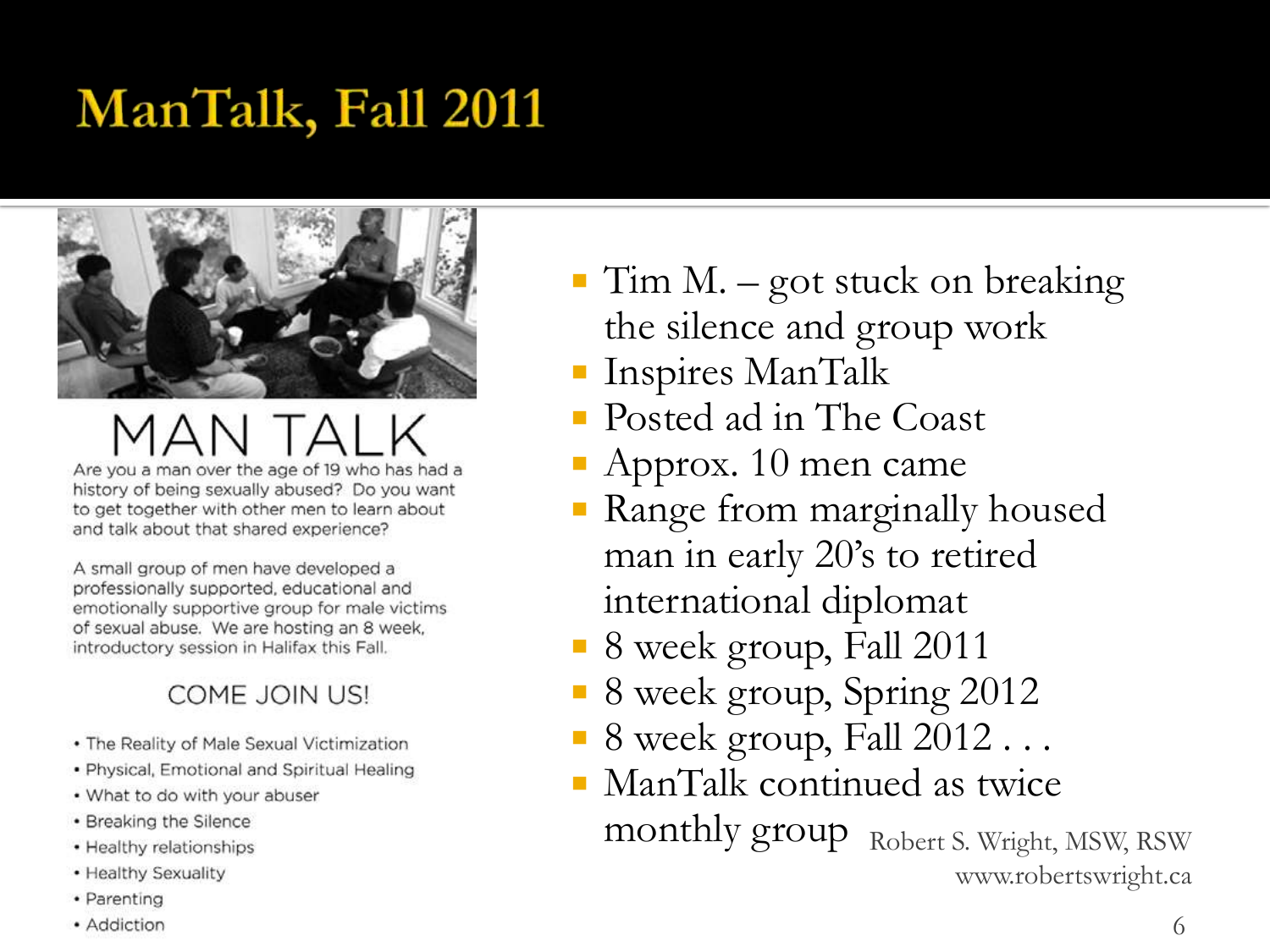#### **Meet Andrew**



Books worker fished Witght started Marthal, a support group for mon-who have been seconds almost. TEIT PRITGRARD + Matt

Anilow Dellaw is a childhood restat share eartives. He carted late success for one styres days de-Is 2009 at ap 47, Delluw menonger, the'd asked himafter he was restad to hoursel. the flatter distances of the career at the

**A TIME** & PLACE on the poople for belps. But it still **TO TALK** 

Indob, typer proper excepts the everyon. sony what linggereed to live. After lusing macricial work jets seal a falled reservinge, Deblyevlift ipto a clinical depression that lazied several months. All he paid the man sleep. Lawr cares

Wright, MSW, RSW ww.robertswright.ca

7

healing

Victim's pastor leads emotional church service

MONOTCH, H.R. .- Post days after the final shootings of three **BCMF** officers in Mondon, the pastor of the storch Court Three tion it's time for the bealing to

Sunday to pray for the family.<br>Sunda and colleagues of the<br>time fine Brunned, Manatina killed by a generator at Wednes-

Higgive Cherch that had things-"Hay that booking begin here<br>and the "mail finds), standing in<br>from of a picture of Rose and his<br>sole Rathan on their wedding day, "Dur hearts are benken for the lives of those Hone Mounties who sauthcally dood in the time of duty this week.<br>"Life is a girl to be lood one

CONTINUES ON AC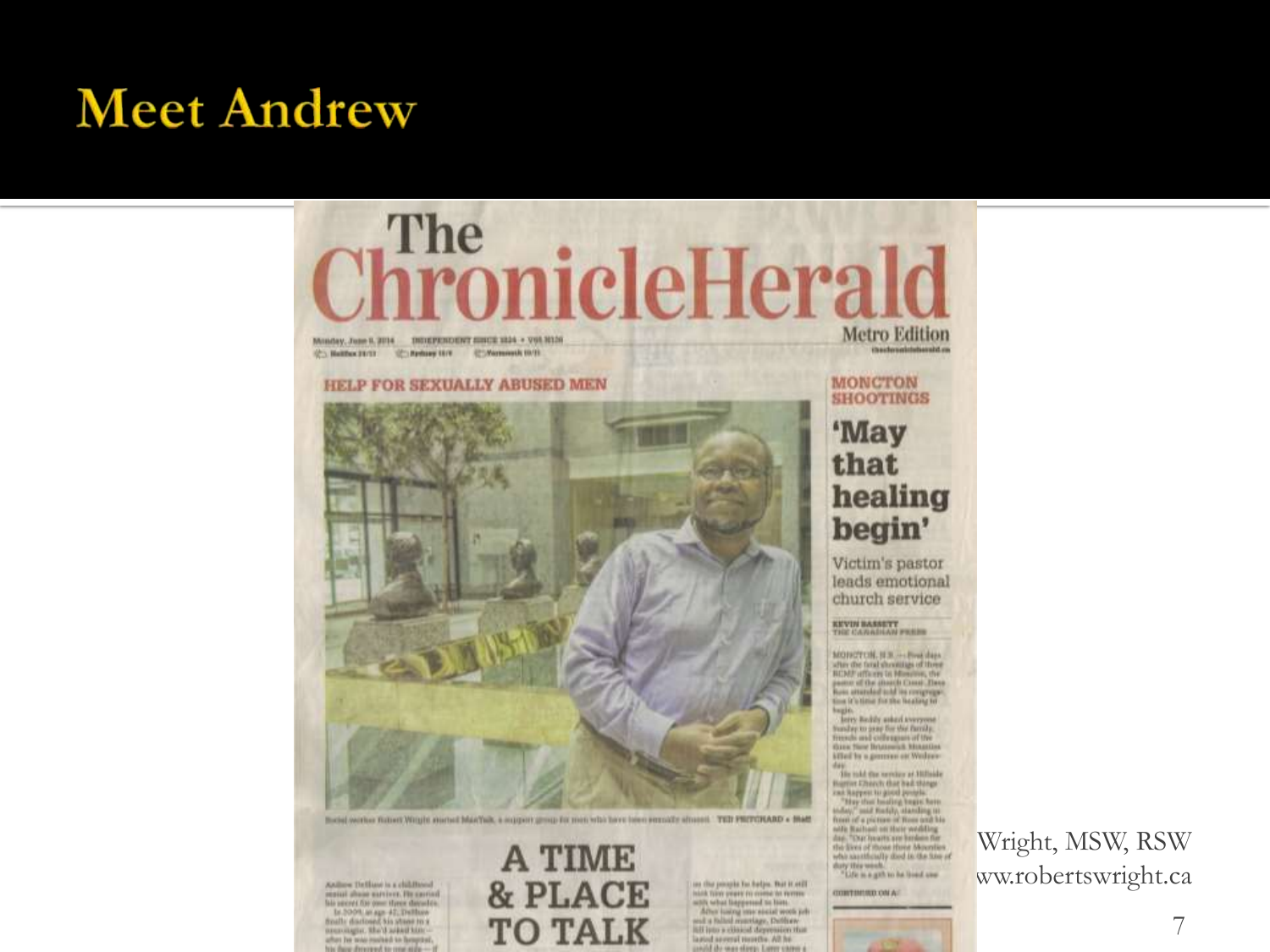